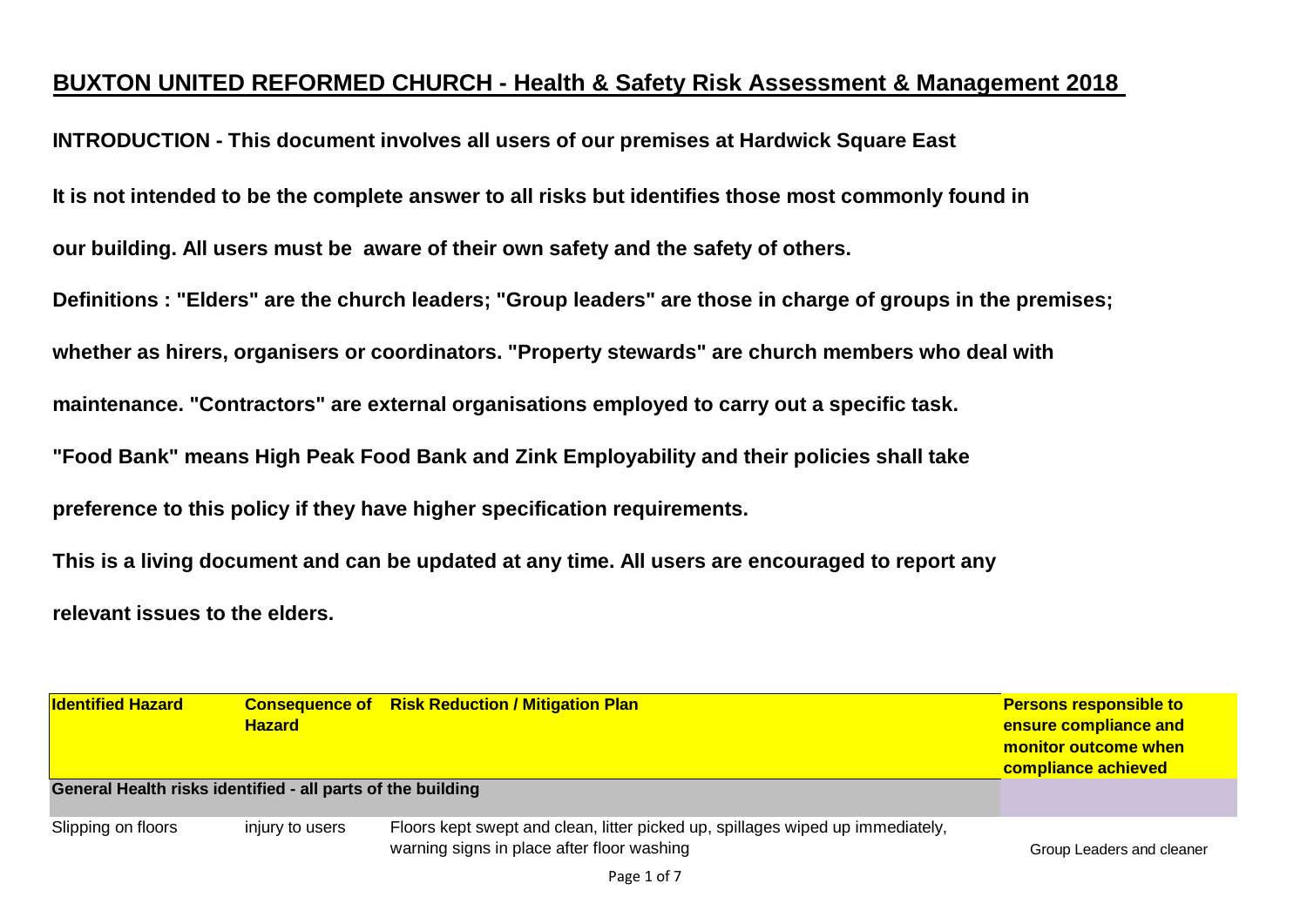| Tripping                                                                            | injury to users                                        | Items to be kept away from places where people will walk, floors to be maintained<br>free of trip risks, floorcoverings to be adequately secured, mats kept in place, cables<br>not to be left in places where people may trip over them. Items not to be placed<br>where others may fall over them. Items that appeared to have been abandoned by<br>unknown users shall have a "Notice of Removal" attached to them giving the owner<br>14 days to remove them failing which the church officers may do so. | Group Leaders, cleaner, Property<br><b>Stewards</b> |
|-------------------------------------------------------------------------------------|--------------------------------------------------------|---------------------------------------------------------------------------------------------------------------------------------------------------------------------------------------------------------------------------------------------------------------------------------------------------------------------------------------------------------------------------------------------------------------------------------------------------------------------------------------------------------------|-----------------------------------------------------|
| Slipping / falling on Steps injury to users                                         |                                                        | Step edges to be kept clearly defined and lit. No running in the building                                                                                                                                                                                                                                                                                                                                                                                                                                     | Elders, Group Leaders & Property<br>stewards        |
| Items falling from the<br>tops of cupboards                                         | injury to users                                        | the tops of all cupboards to be kept free of items                                                                                                                                                                                                                                                                                                                                                                                                                                                            | Elders                                              |
| Items falling out of<br>cupboards                                                   | injury to users                                        | cupboards not to be overstuffed with items                                                                                                                                                                                                                                                                                                                                                                                                                                                                    | Elders                                              |
| Lifting & handling                                                                  | injury to users                                        | those persons moving furniture to be aware of how to minimise back and other<br>injuries                                                                                                                                                                                                                                                                                                                                                                                                                      | Group Leaders                                       |
| Stacked chairs falling                                                              | injury to users                                        | chairs to be stacked in types. No stack to be more than five chairs in height                                                                                                                                                                                                                                                                                                                                                                                                                                 | Elders                                              |
| Electrocution                                                                       | injury to users /<br>death                             | Electrical circuits to be checked annually. Annual PAT testing of all church<br>appliances. Kettles not to overload power points. No 13 amp adaptors or trailing<br>socket boards to be used. Tubes & bulbs to be replaced by Property Stewards.<br>RCCBs to be checked.                                                                                                                                                                                                                                      | Property stewards                                   |
| Introduction of dangerous Injury to users /<br>electrical items by Group<br>Leaders | death                                                  | Group Leaders not to bring in to the building any unsafe electrical item. Group<br>Leaders may use Church appliances (which have been PAT tested)                                                                                                                                                                                                                                                                                                                                                             | Group Leaders                                       |
| Falling                                                                             | injury to users/<br>death                              | Chairs not to be stood upon. Ladders to be used only. Ladders to be secured by<br>lateral ropes or held by persons standing on the ground                                                                                                                                                                                                                                                                                                                                                                     | Group Leaders & Property<br>stewards                |
| Flooding due to overflow                                                            | injury to users                                        | sinks not to be overfilled, taps to be turned off                                                                                                                                                                                                                                                                                                                                                                                                                                                             | Group Leaders                                       |
| Collapse of chairs whilst<br>in use                                                 | injury to users                                        | chair conditions to be monitored, broken chairs to be repaired or removed.                                                                                                                                                                                                                                                                                                                                                                                                                                    | Property stewards                                   |
| Walking in the dark                                                                 | injury to users                                        | electric lights to be turned on in dark areas on entering                                                                                                                                                                                                                                                                                                                                                                                                                                                     | Group Leaders                                       |
| Overcrowding                                                                        | injury to users in<br>the event of rapid<br>evacuation | Each room is shown below with a maximum number. Access ways to emergency<br>exits to be kept clear; emergency exits to be made known to all users on arrival                                                                                                                                                                                                                                                                                                                                                  | Group Leaders and Elders                            |
| Items falling off walls                                                             | injury to users                                        | Items fixed to walls to be regularly checked and removed if they are likely to fall.<br>Clocks to be adjusted by Property Stewards                                                                                                                                                                                                                                                                                                                                                                            | Property stewards                                   |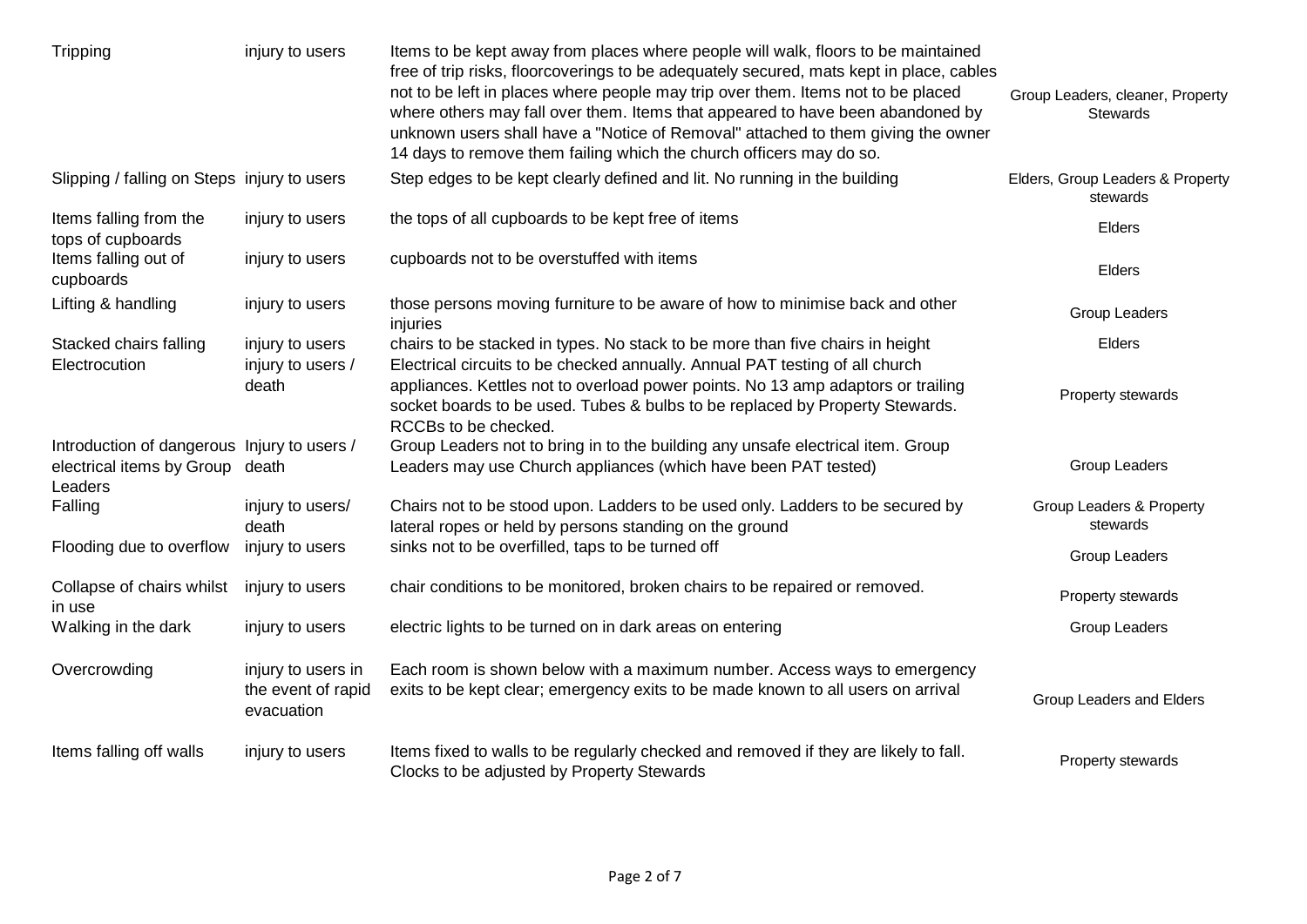| Fire                                                      | injury/death to<br>users                | Fire extinguishers to be checked and replaced as necessary annually, fire exits<br>doors to be kept unlocked and opened with a push handle only, other doors which<br>are locked (not designated fire exits) to have key in red box . Smoke detectors and<br>fire blankets to be checked monthly. Fire evacuation practice to be held six-monthly.<br>Groups with children or vulnerable adults to arrange their own evacuation practice. | Property stewards. Group leaders     |
|-----------------------------------------------------------|-----------------------------------------|-------------------------------------------------------------------------------------------------------------------------------------------------------------------------------------------------------------------------------------------------------------------------------------------------------------------------------------------------------------------------------------------------------------------------------------------|--------------------------------------|
| Power failure                                             | injury to users in<br>hours of darkness | Emergency lighting is tested monthly and a record kept. Defective units to be<br>replaced.                                                                                                                                                                                                                                                                                                                                                | Property stewards                    |
| Failure to evacuate the<br>building in an emergency users | injury / death to                       | Emergency exits notified at the start of an event. No fire escape exit to be locked in<br>such a way that a key is required to open it from the inside. Doorways and walkways<br>to be kept clear.                                                                                                                                                                                                                                        | Group Leaders and Elders             |
| Gas Escape                                                | death                                   | Explosion, injury & Monitor by sniffing. If identified (and cannot be rectified e.g. by turning off cooker<br>tap) phone 0800 111 999 immediately                                                                                                                                                                                                                                                                                         | Group Leaders                        |
| Cuts and minor injuries                                   | injury                                  | First Aid kit is on the back of the door in the kitchen. If used, users to leave a note in<br>the kitchen saying what has been removed and Accident Report form to be<br>completed (forms on the back of the door - put in the box on the wall when<br>completed)                                                                                                                                                                         | Group Leaders and Elders             |
| Contamination by<br>cleaning chemicals or<br>paint        | Injury / poisoning                      | Use gloves and protective overalls. Paint to be kept in external store adjacent to<br><b>Trinity Passage</b>                                                                                                                                                                                                                                                                                                                              | <b>Cleaner and Property Stewards</b> |
| <b>Contractors on Site</b>                                | Injury / death                          | Contractors to have their own H&S Risk Assessment and follow it. Their skills and<br>experience will be greater than group leaders, users, elders and property stewards<br>who will not attempt to direct their working practices. Onlookers to be kept at a safe<br>distance. Property Stewards will explain to Contractors any risks which may not be<br>apparent on inspection by the Contractors                                      | Contractors, Property Stewards       |
| Catching fingers in doors Injury                          |                                         | Fit finger guards to doors where hazard is identified, check monthly and replace if<br>worn                                                                                                                                                                                                                                                                                                                                               | <b>Property Stewards</b>             |
| Disease and infection                                     | Injury / death                          | Legionella checks if necessary; cleaning with disinfectant; CO and CO2 checks as<br>shown below                                                                                                                                                                                                                                                                                                                                           | <b>Property Stewards</b>             |
| <b>Outside</b>                                            |                                         |                                                                                                                                                                                                                                                                                                                                                                                                                                           |                                      |
| Slipping on flagstones                                    | injury to users                         | keep flagstones free of algae by pressure washing                                                                                                                                                                                                                                                                                                                                                                                         | Property stewards                    |
| Slipping / tripping on litter injury to users             |                                         | keep areas free of litter, particularly around the bins                                                                                                                                                                                                                                                                                                                                                                                   | Cleaner and Property stewards        |
| Slipping on bird bread/<br>risk of rats                   | injury to users                         | keep bread on the bird table                                                                                                                                                                                                                                                                                                                                                                                                              | Property stewards                    |
| Tripping on flagstones                                    | injury to users                         | keep level differences less than 4mm                                                                                                                                                                                                                                                                                                                                                                                                      | Property stewards                    |
| Stones falling from walls                                 | injury to users                         | keep walls in good repair. Discourage children from walking on perimeter walls                                                                                                                                                                                                                                                                                                                                                            | <b>Property stewards</b>             |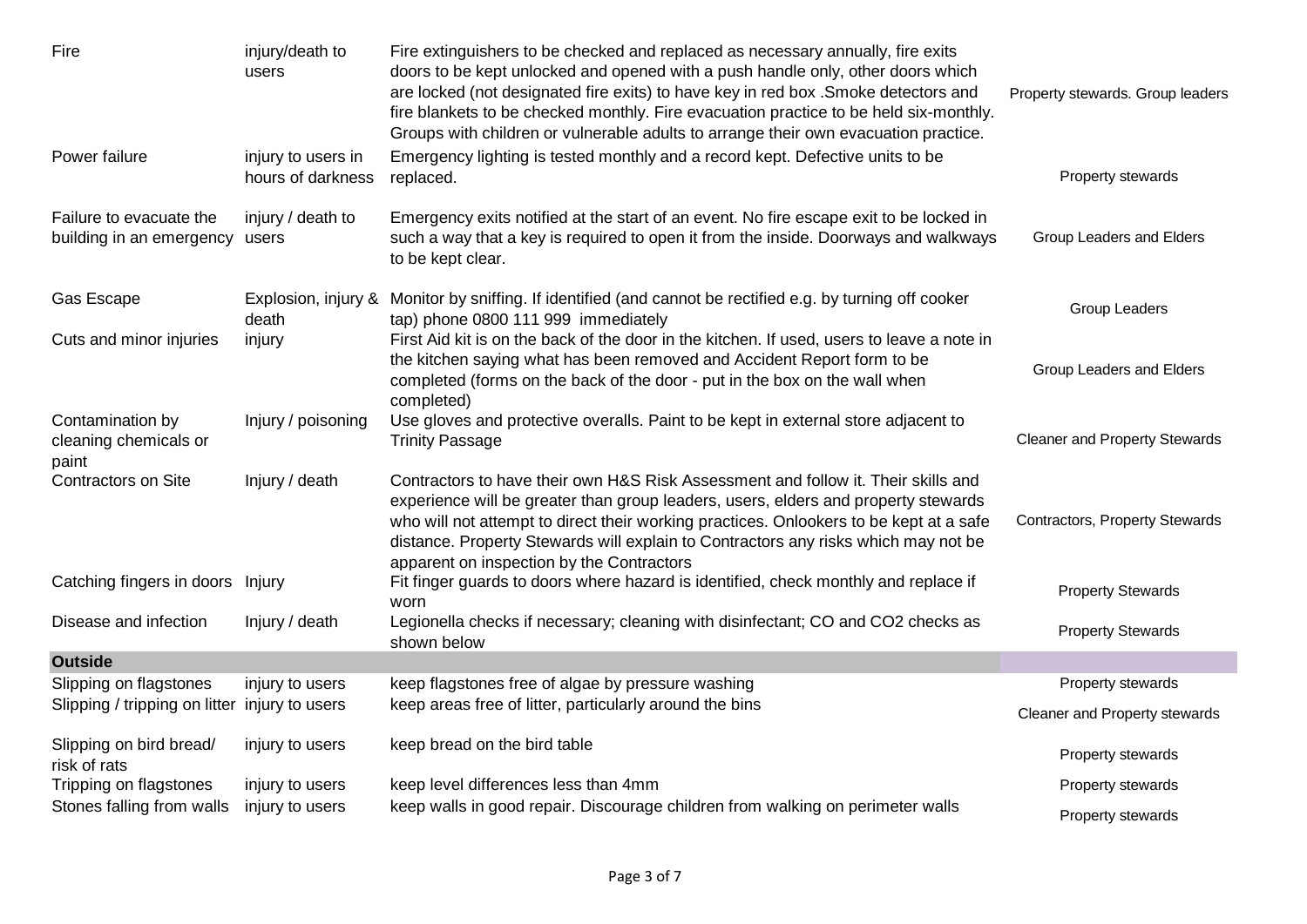| Gas escape                                                    | injury to users                     | fire/ explosion and monitor condition of external gas pipes. Discourage children from kicking / walking<br>on them. If a leak is obvious phone 0800 111 999 immediately | Property stewards / Group Leaders              |
|---------------------------------------------------------------|-------------------------------------|-------------------------------------------------------------------------------------------------------------------------------------------------------------------------|------------------------------------------------|
| Slipping on ice & snow                                        | injury                              | Snow scrapers and grit are normally kept in the cloakroom and/or cleaning<br>cupboard.                                                                                  | Property stewards / cleaner /<br>Group Leaders |
| Use of garden tools                                           | Injury                              | Use proper working practices; put tools away when not in use; complete accident<br>book if injury occurs (see above)                                                    | Gardener / cleaner/ property<br>stewards       |
| Children falling off<br>perimeter walls                       | injury                              | Stop children from wall walking                                                                                                                                         | Group Leaders                                  |
| Falling / colliding with<br>people and objects in the<br>dark | injury                              | Outside lights to be regularly checked and kept in repair                                                                                                               | <b>Property Stewards</b>                       |
| Objects falling off the roof injury                           |                                     | Regular visual inspection and contractor to be called if necessary                                                                                                      | <b>Property Stewards</b>                       |
| Falling down cellar steps injury                              |                                     | Cellar steps must be cleared of leaves and snow/ice and gritted before the cellar is<br>used. Wear good footwear with grips                                             | Food Bank / Property Stewards                  |
| Slipping on fallen leaves                                     | injury                              | paths to be swept / blown clear with brooms in cleaning cupboard<br>All accidents to be reported in the box in the kitchen                                              | Cleaner/ Property Stewards<br>Group Leaders    |
| <b>Cloakroom</b>                                              |                                     | Maximum number: 12 people (excluding babies and toddlers)                                                                                                               |                                                |
| Falling over chair legs                                       | injury to users                     | keep chairs around the perimeter of the room                                                                                                                            | Elders                                         |
| Injury from cleaning<br>materials                             | Injury/ poisoning                   | To be kept in locked cleaning cupboard which is not be left unlocked when children<br>are in the building                                                               | Cleaner/ property stewards/ group<br>leaders   |
| Accidents involving push<br>chairs                            | injury                              | Keep push chairs out of the way of people when not in use.                                                                                                              | Group Leaders                                  |
|                                                               |                                     |                                                                                                                                                                         | Elders                                         |
| <b>Toilets</b>                                                |                                     |                                                                                                                                                                         |                                                |
| Becoming locked in                                            | alarm to users                      | use external unlockable locks which can be opened by a coin. Operation to be<br>checked monthly                                                                         | Property stewards                              |
|                                                               |                                     | Ensure that no-one is left alone in the building when they are in a toilet                                                                                              | Group Leaders                                  |
| Poisoning / injury by<br>cleaning materials                   | injury / poisoning                  | No cleaning materials to be left in the toilets                                                                                                                         | Cleaner                                        |
| <b>Green Room</b>                                             |                                     | Maximum 50 people                                                                                                                                                       |                                                |
| Curtains falling                                              | injury to users                     | move curtains gently from side to side and do not pull them                                                                                                             | Group Leaders                                  |
| Trapping fingers in<br>screens                                | injury to users                     | partition screens not to be moved except with help of Property Stewards.                                                                                                | Group Leaders                                  |
| Moving piano                                                  | injury to users;<br>damage to floor | Piano not to be moved except with help of Property Stewards. 4 people needed                                                                                            | Group Leaders                                  |
| <b>Coffee Room (formerly the Blue Room)</b>                   |                                     | Maximum number - 30                                                                                                                                                     |                                                |
|                                                               |                                     |                                                                                                                                                                         |                                                |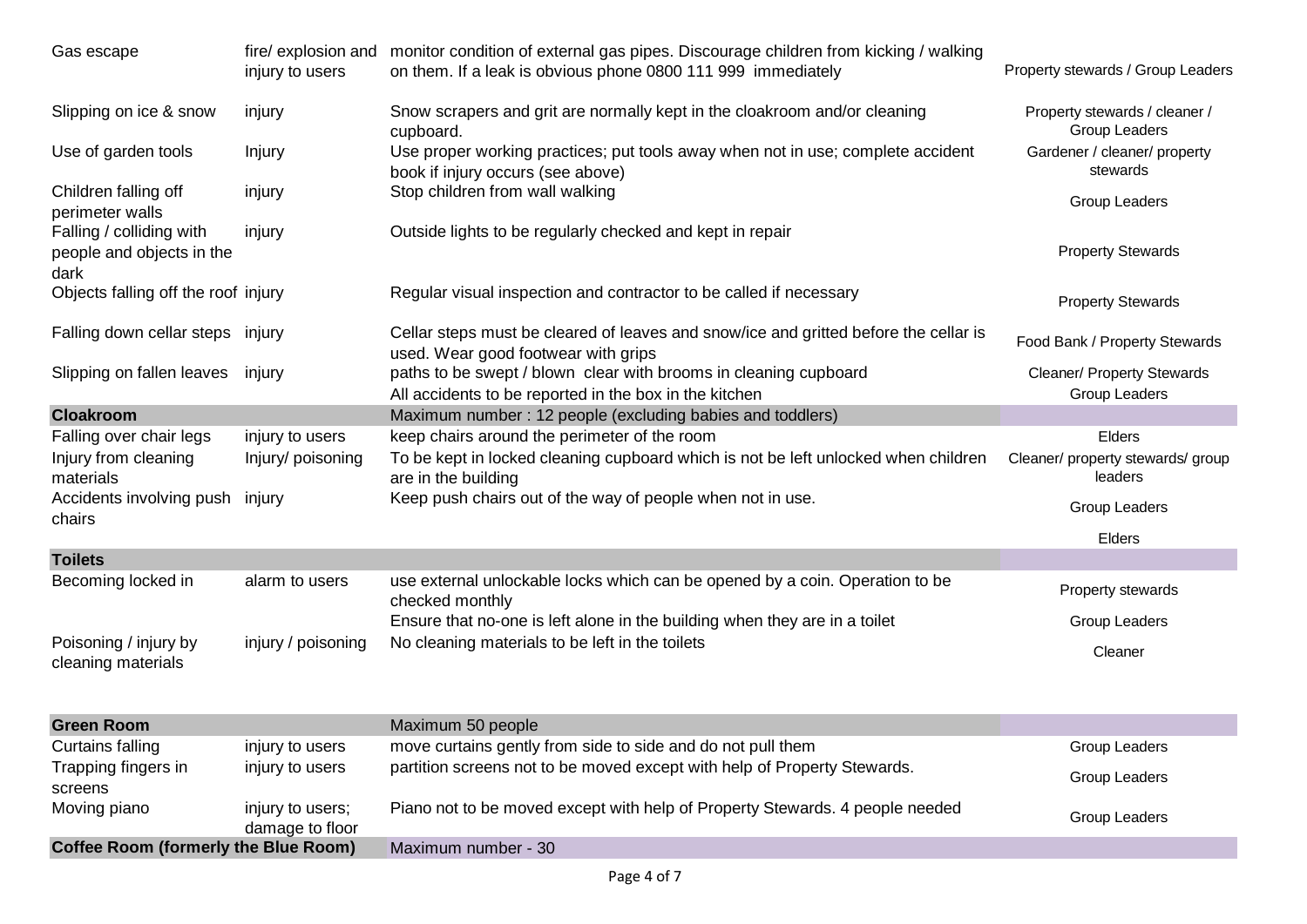| Electrocution                               | injury/death to<br>users | kettles, toasters etc. not to be used when the sink contains water                                                                                                     | Group Leaders               |
|---------------------------------------------|--------------------------|------------------------------------------------------------------------------------------------------------------------------------------------------------------------|-----------------------------|
| Burns & scalding                            | injury                   | care when using appliances                                                                                                                                             | Group Leaders               |
| Children standing on<br>heater pipes        | burns                    | Stop children from standing on the heating pipes                                                                                                                       | Group Leaders               |
| Inability to use the<br>emergency exit door | event of                 | injury / death in the Door not to be obstructed at any time                                                                                                            | Group Leaders               |
| Falling when using high<br>cupboards        | emergency<br>Injury      | Use ladders from the passageway with person holding them when in use                                                                                                   | <b>Cupboard Key holders</b> |
| Passageway                                  |                          | Maximum number - 0                                                                                                                                                     |                             |
| Falling due to obstructions injury to users |                          | all stored items to be kept neatly along sides of passageway                                                                                                           | Group Leaders               |
|                                             |                          | no chairs to be stacked higher than five in a stack; chairs to be stacked according to<br>type                                                                         | Group Leaders               |
| Falling from high cupboarcinjury            |                          | Use ladders from the passageway with person holding them when in use                                                                                                   | Group Leaders               |
| Falling tables                              | injury to users          | stacked tables to be kept secure by chains provided                                                                                                                    | Group Leaders               |
| <b>Vestibule</b>                            |                          | Maximum number: 8 people                                                                                                                                               |                             |
| Screens falling on users                    | injury                   | screens to be properly secured or folded away                                                                                                                          | Group Leaders - Foodbank    |
| Inability to use the<br>emergency exit door | event of<br>emergency    | injury / death in the Access to be kept clear of obstructions at all times. Front door to be kept unlocked<br>when there are more than three people using the building | Group Leaders - Foodbank    |
| Scalding from kettle                        | injury                   | keep kettle towards the back of the work surface, switch off when not in use                                                                                           | Food Bank                   |
| Tripping on obstructions                    | injury                   | stack tidily and away from passers-by                                                                                                                                  | Food Bank<br>Elders         |
| <b>Vestry / office</b>                      |                          | Maximum number - 5                                                                                                                                                     |                             |
| Lifting and handling                        | Injury                   | Training to staff and volunteers on safe procedures                                                                                                                    | Food Bank                   |
| Tripping on obstructions                    | Injury                   | Stack items tidily and away from people walking. Keep door to worship area clear                                                                                       | Food Bank                   |
|                                             |                          | Overload of electrical circu Fire / death / injury No fires, kettles or heavy use items to use trailing socket boards                                                  | Food Bank                   |
| Objects falling from shelve Injury          |                          | Carful stacking and only light objects to be stored above head height                                                                                                  | Food Bank                   |
| People falling                              | Injury                   | Use ladders to access high shelves                                                                                                                                     | Food Bank                   |
| Carbon monoxide                             | injury/ death            | Boiler CO monitor to be checked monthly; boiler serviced annually                                                                                                      | <b>Property Stewards</b>    |
| Boiler overheating                          | Fire / death / injury    | keep items away from boiler                                                                                                                                            | Food Bank                   |
| Food poisoning                              | injury / death           | Use by dates to be adhered to. Food safety laws to be complied with                                                                                                    | Food Bank                   |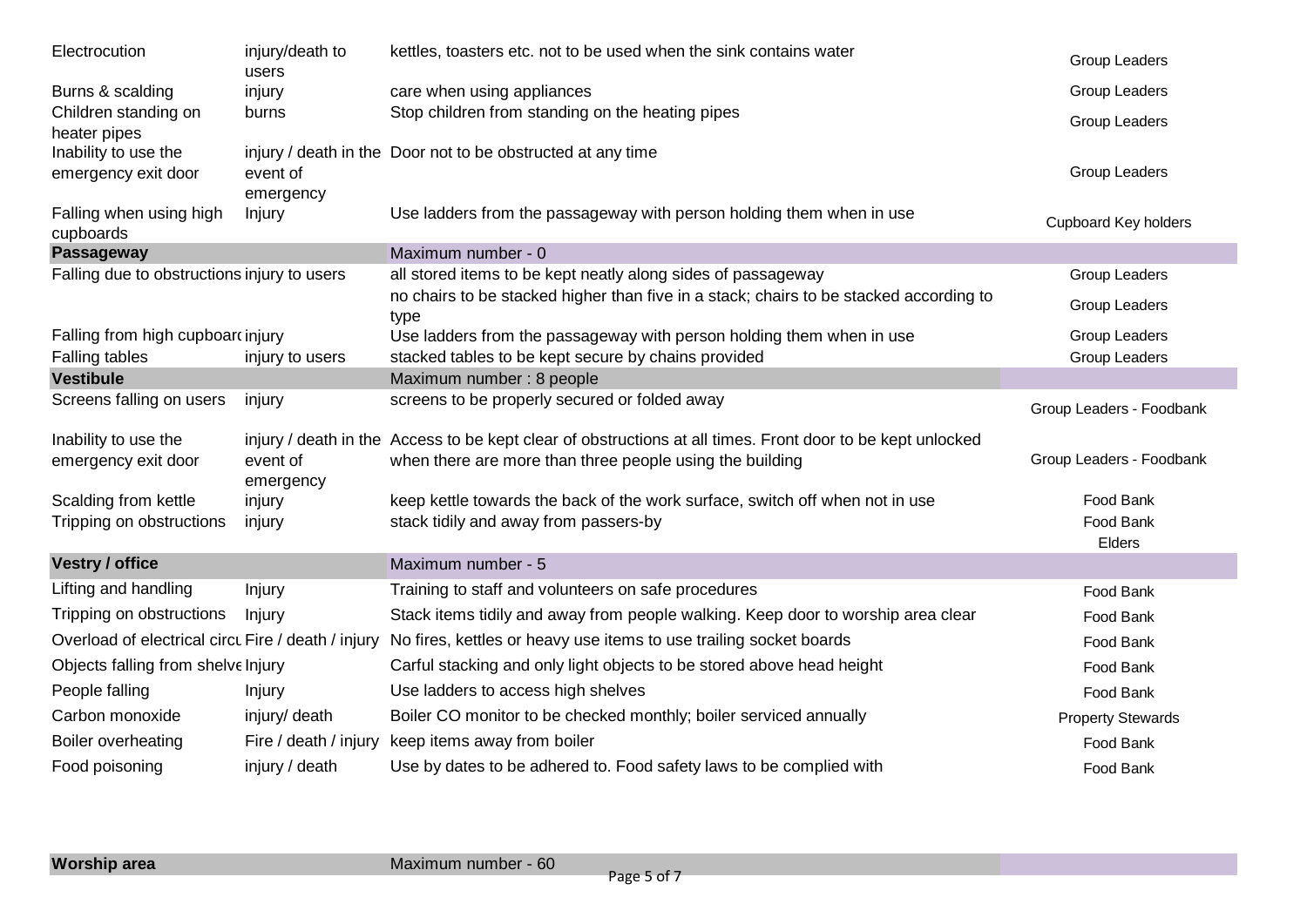| Overcrowding                      | injury / death to<br>users       | When large events planned the two sets of swinging doors must be hooked back<br>before people arrive. No standing or seating allowed in the vestibule or Coffee<br>Room adjacent to the emergency exit. If more than 60 are anticipated a further 40<br>chairs can be set up in the Green Room facing the open doors. | Property stewards / Group leaders                    |
|-----------------------------------|----------------------------------|-----------------------------------------------------------------------------------------------------------------------------------------------------------------------------------------------------------------------------------------------------------------------------------------------------------------------|------------------------------------------------------|
| Scalding from kettles/urns injury |                                  | Keep kettles / urns towards the back of the work surfaces                                                                                                                                                                                                                                                             | Group leaders                                        |
| <b>Kitchen</b>                    |                                  | Maximum number of people 6                                                                                                                                                                                                                                                                                            |                                                      |
| Burning from stoves               | injury to users                  | care to be taken turning stoves off when not in use. Use of oven gloves required.<br>Turn off when not in use. All children / vulnerable adults to be supervised                                                                                                                                                      | Group Leaders                                        |
| Burning from plate<br>warmer      | injury to users                  | care to be taken when taking plates out. Use of oven gloves required                                                                                                                                                                                                                                                  | Group Leaders                                        |
| Cuts from knives                  | injury to users                  | sharps to be kept in secure box in cupboard. No use by children / vulnerable adults                                                                                                                                                                                                                                   | Group Leaders                                        |
| Carbon monoxide<br>Electrocution  | injury / death<br>injury / death | Annual service of cookers; CO detector in place and checked monthly<br>Appliances on short leads which will not reach the sink. Annual PAT testing                                                                                                                                                                    | <b>Property Stewards</b><br><b>Property Stewards</b> |
| Scalding                          | injury                           | Keep kettles / urns towards back of work tops. Supervise children & vulnerable<br>adults                                                                                                                                                                                                                              | Group Leaders                                        |
| Fires from appliances             | injury / death                   | Annual PAT testing; Fire blanket visually checked monthly; heat alarm fitted and<br>checked monthly                                                                                                                                                                                                                   | <b>Property Stewards</b>                             |
| <b>Cellar</b>                     |                                  | Maximum number 5 people                                                                                                                                                                                                                                                                                               |                                                      |
| Radon Gas                         | Carcinogenic<br>effects          | Radon levels are monitored as necessary. The Radon level in the cellar is high.<br>Cellar should be well ventilated when in use, although only for short periods. The<br>cellar houses the boiler which must have clear access at all times                                                                           | Property Stewards / Food Bank                        |
| Carbon Monoxide                   | death / injury                   | Maintain CO monitor and check monthly. Annual boiler service                                                                                                                                                                                                                                                          | <b>Property Stewards</b>                             |
| <b>Boiler Overheating</b>         |                                  | Fire / death / injury Keep yellow hatched area clear of all obstructions                                                                                                                                                                                                                                              | Property Stewards / Food Bank                        |
| Headroom                          | Injury                           | The cellar has low headroom. Suitable protective head-gear or hard hats must be<br>worn when tall people visit the cellar.                                                                                                                                                                                            | Food Bank                                            |
| Steps steep & slippery            | Falling / injury                 | (See under "Outside" above)                                                                                                                                                                                                                                                                                           | Property Stewards / Food Bank                        |
| Food poisoning                    | Injury / poisoning               | Ditto<br>Page 6 of 7                                                                                                                                                                                                                                                                                                  | Food Bank                                            |